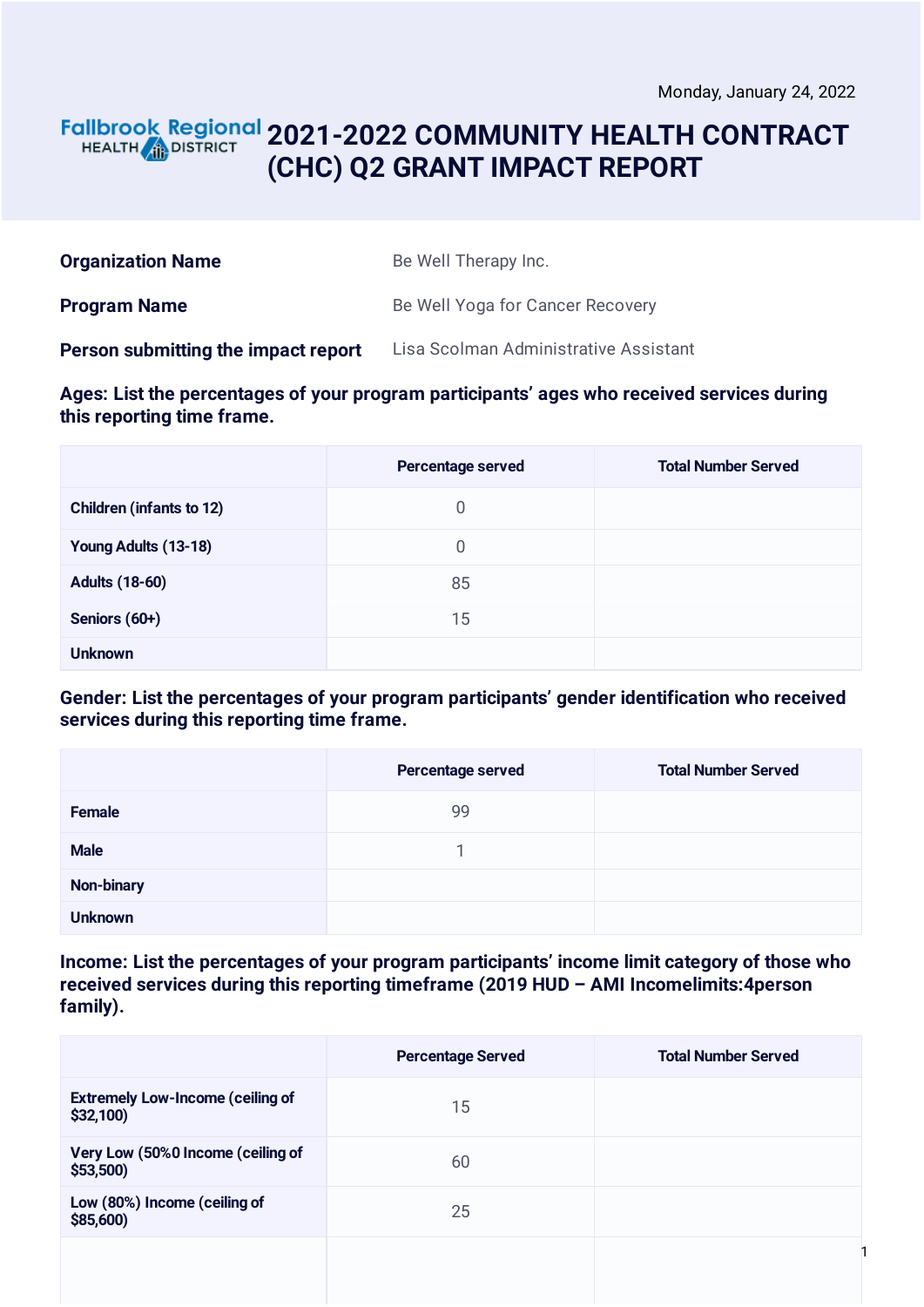|                                  | <b>Percentage Served</b> | <b>Total Number Served</b> |
|----------------------------------|--------------------------|----------------------------|
| <b>Higher than listed limits</b> | O                        |                            |
| <b>Unknown</b>                   |                          |                            |

**How many District residents directly benefited (participant/client)from this program:** 18

## **GOALS & OBJECTIVES**

### **Goal 1 & Objectives: From your application, please provide your measurable outcomes for each of your stated objectives.**

GOAL 1: To improve the health and well being of cancer survivors by providing Yoga and mindfulness practices that compliment traditional therapies thereby providing optimal physical and mental healing for the recovering patient as well as to their caregivers and support structure.

Our 1st objective will be to increase the number of program participants in our FRHD Yoga and Mindfulness for Cancer Recovery classes to greater than the number enrolled and participating pre-Covid.

OUTCOME: Our in person classes still have still not grown to preCOVID numbers, especially with the holiday and Omnicron variant. Our in person class varies from 2-5 attendees per class. We continue to offer the zoom classes.

### **Goal 2 & Objectives: From your application, please provide your measurable outcomes for each of your stated objectives.**

GOAL 2: Our second objective will be to provide one on one socially distanced sessions for those survivors who have been unable to attend our virtual classes due to a lack of internet or who do not yet feel comfortable attending public classes once resumed. We will target holding 2-3 private sessions per month.

OUTCOME: Private sessions have proved to be more important with the rise of Omnicron we havehosted 1-2/week. We hope to continue to grow these until people feel more comfortable to attend the in person classes.

## **PARTICIPANT SUCCESS STORY**

### **Participant Success Story:**

Tom was a student at live classes at Fallbrook Regional Wellness Center and then at Sage Yoga. He states he fel more relaxed, balanced and stronger.

**Participant Success Story:**

### Asset Tom<br>Sent Monday, Jenuary 11, 2022 11:25 AM<br>Tai Patricia Gomez Bustamante<br>Sabiact: Ni Well Fallbrock Classes

.<br>I look three yoga classes at the Fallbrook Regional Wellness Center and then five at Sage Yoga last year. I appreci<br>efforts to help me and the Community of Fallbrook. I enjoyed the class given by Patty Gomez, of Be Well,

# **ACKNOWLEDGEMENT**